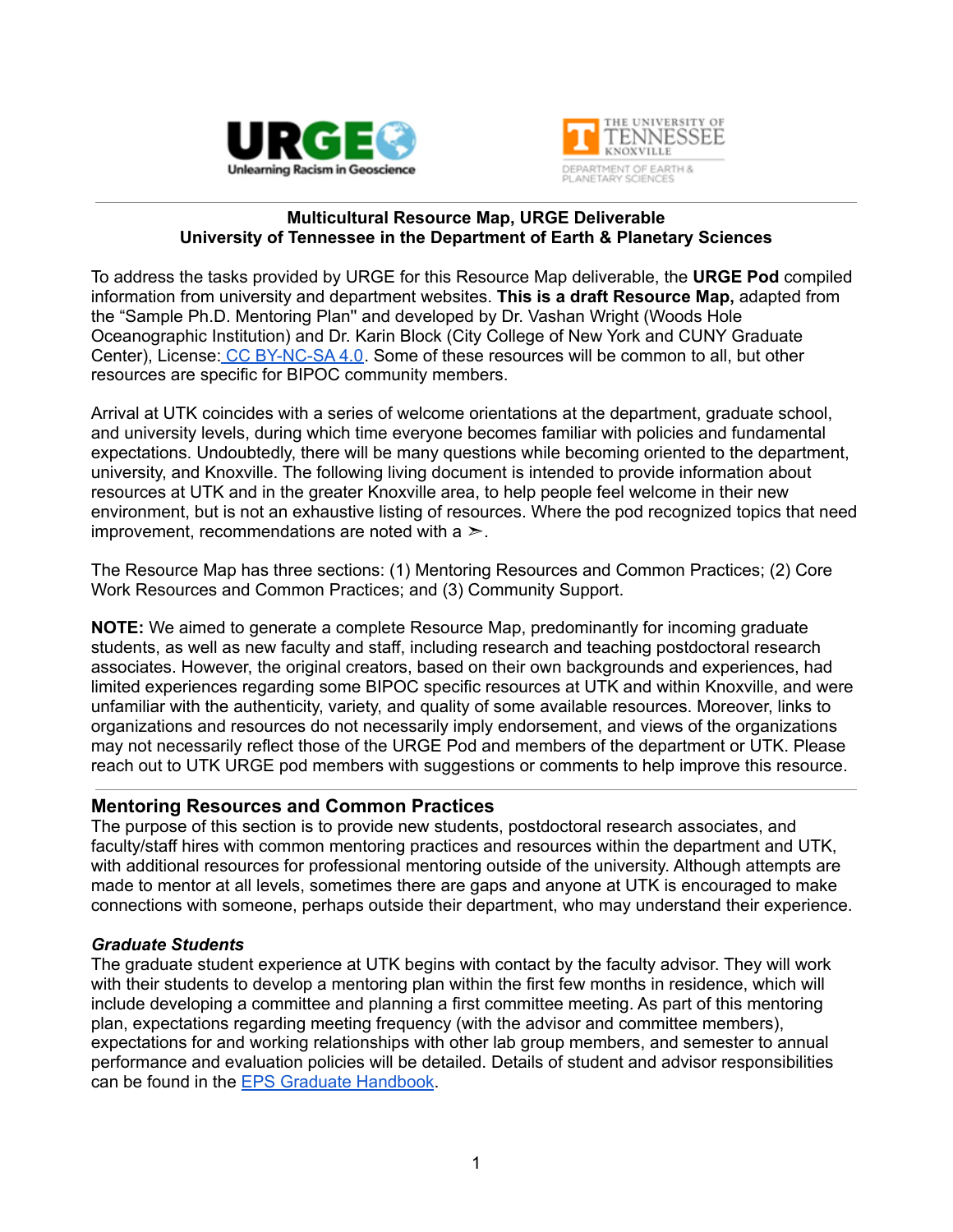Mentoring beyond the faculty advisor and committee is available at UTK and can take a variety of forms, including support staff on campus from diverse backgrounds. The EPS Alumni [Advisory](https://eps.utk.edu/about/board.php) Board also provides mentoring for students, particularly related to employment and professional development.

Graduate students may engage with university-wide programs, including with the Graduate School, but also professional society and organization programs:

- Graduate and Professional Student Professional [Development,](https://gradschool.utk.edu/training-and-mentorship/gpspd/) which includes recommendations for graduate students to develop Individual [Development](https://gradschool.utk.edu/training-and-mentorship/independent-development-plans/) Plans (IDPs). More information about IDPs for students and faculty can also be found at the American Association for the Advancement of Science (AAAS): <https://myidp.sciencecareers.org/>
- [PEER](https://peer.utk.edu/future-students/mentorship-network/) UTK: This program provides many mentoring resources for incoming Ph.D. students. Mentors are STEM faculty [members](https://peer.utk.edu/people/peer-mentors/) from across campus.
- [Multicultural](https://multicultural.utk.edu/programs/mmp/) Mentoring program: Graduate students may want to gain experience being a mentor, and this program allows that for first-year undergraduate student mentees
- Women in STEM Advancing Research, [Readiness,](https://cfwstem.weebly.com/wistar3.html) and Retention (WiSTAR3)
- National Center for Faculty [Development](https://www.facultydiversity.org/institutions/utk) & Diversity (NCFDD, UTK is a member): this organization is a way to get mentors outside of UTK. The NCFDD is a nationally-recognized, independent organization that provides online career development and mentoring resources for graduate students, as well as post-docs, faculty, and staff.
- Center for the [Integration](https://teaching.utk.edu/utcirtl/) of Research, Teaching & Learning Network (CIRTL)(UTK is a member)
- [Geological](https://www.geosociety.org/GSA/Education_Careers/Grants_Scholarships/otf/GSA/OTF/amMentor.aspx) Society of America (GSA) On To the Future (OTF) Program
	- ➢ **URGE Pod Recommendation**: Formal mentoring expectations and clear policies and plans for graduate student mentoring should be developed at the department level. The [Diversity](https://eps.utk.edu/diversity/EPS%20Diversity%20Action%20Plan.pdf) [Action](https://eps.utk.edu/diversity/EPS%20Diversity%20Action%20Plan.pdf) Plan for EPS suggests that graduate students develop IDPs to formalize mentoring. and implementation of this should be done within the department and across all PI's research programs. The purpose of formal mentoring guidelines and IDPs would (1) ensure that all graduate students have access to the same mentoring information, (2) enforce to faculty advisors that formal, adequate, and effective student mentoring is expected and is part of their annual performance evaluation, and (3) provide a path for success for all students.

### *Postdoctoral Associates*

The department developed a mentoring program for teaching postdocs but not for research postdocs, who should have specific mentoring plans developed with whomever is paying for the position, typically the PI who hired them. Although appointment types vary, based on the funding mechanism for the research postdoc, these temporary positions (from one to several years) should include clear expectations for scholarship, research, professional development, and performance should be discussed at least annually. Research postdocs tend to be a hidden workforce in the department and rarely engage in department-wide activities because there are no formal mechanisms to integrate them into the department. The university provides guidance for Individual Development Plans (IDPs) for postdoc scholars, through the Office of Research and [Engagement](https://research.utk.edu/proposal-support/toolkit/research-tools/individual-development-plan-idp-program/), but formal mentoring programs are not available and formal reporting to the department Head or faculty about a research postdoc's performance is not done at the department level.

Teaching postdocs are similar to research postdoctoral research associates in that they work under the direction of a faculty mentor, but unlike research postdocs who spend all time at the bench, computer and/or in the field, a teaching postdoc works for the department as a whole and spends more time developing teaching skills to become an educator for the future. Teaching postdocs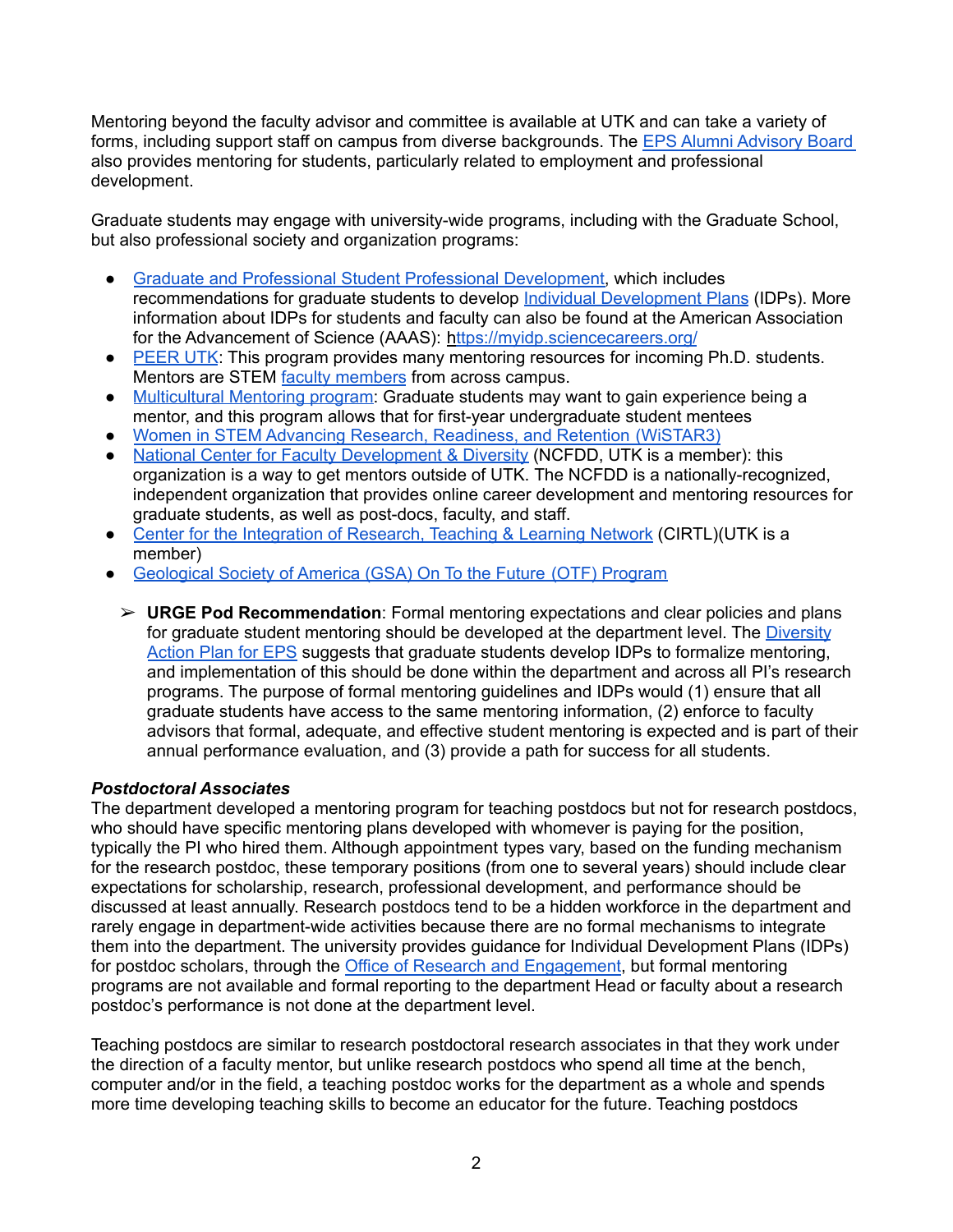develop and teach undergraduate courses, can become involved with education and instruction workshops and courses, participate in department service, and should have a prescribed mentor plan. They are expected to teach three courses per year and conduct their own research (e.g., lab/field work, writing publications, applying for grants). They cannot mentor graduate students but can be involved in mentoring undergraduate students in research. Faculty mentors to teaching postdocs can be diverse, and postdocs should have multiple faculty mentors during their appointment. The faculty mentor submits a short summary of the teaching postdoc's performance to the department Head and tenure-track faculty, ideally each semester or at least once a year.

Mentoring of postdocs, beyond a faculty advisor and research group, is available at UTK and can take a variety of forms. Research postdocs can take advantage of resources provided to non-tenure track faculty and graduate students (i.e., library programs, workshops, etc.), and teaching postdocs can engage in College-level programs, including the [Non-tenure](https://artsci.utk.edu/college-of-arts-sciences-mentoring-matrix-program-for-non-tenure-track-faculty-application/) Track Faculty Mentoring Matrix.

➢ **URGE Pod Recommendation**: Although the department developed a teaching postdoc mentoring plan (in 2019), common expectations for research postdocs should also be developed at the department level. This would normalize all of the postdoctoral experiences across different faculty programs within the department, and make the research postdocs feel like they are a functioning and important part of the whole department, not only individual PIs.

# *Faculty/Staff*

Faculty mentoring is outlined in the department [Bylaws,](https://eps.utk.edu/docs/bylaws.pdf) and is described in detail for new faculty (i.e., assistant professors) and for mid-career faculty (i.e., associate professors). Mentoring is tied to promotion and tenure, and does not necessarily focus on other aspects of a faculty member's life, such as work-life balance, family and parenting issues and needs, and career planning and professional development. Although mentoring is an assigned service assignment for associate and full professors, there is an attempt to mix up diversity and gender representation between mentors and mentees. However, mentor choices are limited based on available associate and full professors each year and to balance their other service assignments. Basically, department-level mentoring has not been very successful and could stand to be improved. There are faculty mentoring resources available through the College and initiatives within the university to enhance mentoring opportunities.

- Female Faculty [Mentoring](https://artsci.utk.edu/mentoring-matrix-program-application/) Matrix in the College
- [Non-tenure](https://artsci.utk.edu/college-of-arts-sciences-mentoring-matrix-program-for-non-tenure-track-faculty-application/) Track Faculty Mentoring Matrix in the College
- Office of Provost, **Faculty [Mentoring](https://provost.utk.edu/faculty-mentoring-taskforce/) Taskforce:** This initiative will create one or more formal mechanisms to educate faculty about effective cross-cultural mentoring to BIPOC faculty and students
- National Center for Faculty [Development](https://www.facultydiversity.org/institutions/utk) & Diversity: provides online career development and mentoring resources for graduate students, as well as post-docs, faculty, and staff.

At present, mentoring for staff at the department level, as well as within the university, is minimal. Staff that are Lecturers, Senior Lecturer, Distinguished Lecturers, Research Assistant Professors, Research Associate Professors, and Research Professors, can have mentoring opportunities through the [Non-tenure](https://artsci.utk.edu/college-of-arts-sciences-mentoring-matrix-program-for-non-tenure-track-faculty-application/) Track Faculty Mentoring Matrix at the College level. Mentoring for Laboratory Managers or other administrative and research staff is done by their PIs, but there is nothing formal, and should seek mentoring outside of the department. Administrative staff mentoring is done within the staff and by the department Head, and is mostly tied to annual performance reviews, but should be spread out throughout the year to enhance professional development.

➢ **URGE Pod Recommendation**: Within the department, faculty mentoring is assigned as service to more senior faculty and the junior faculty are supposed to initiate the interactions.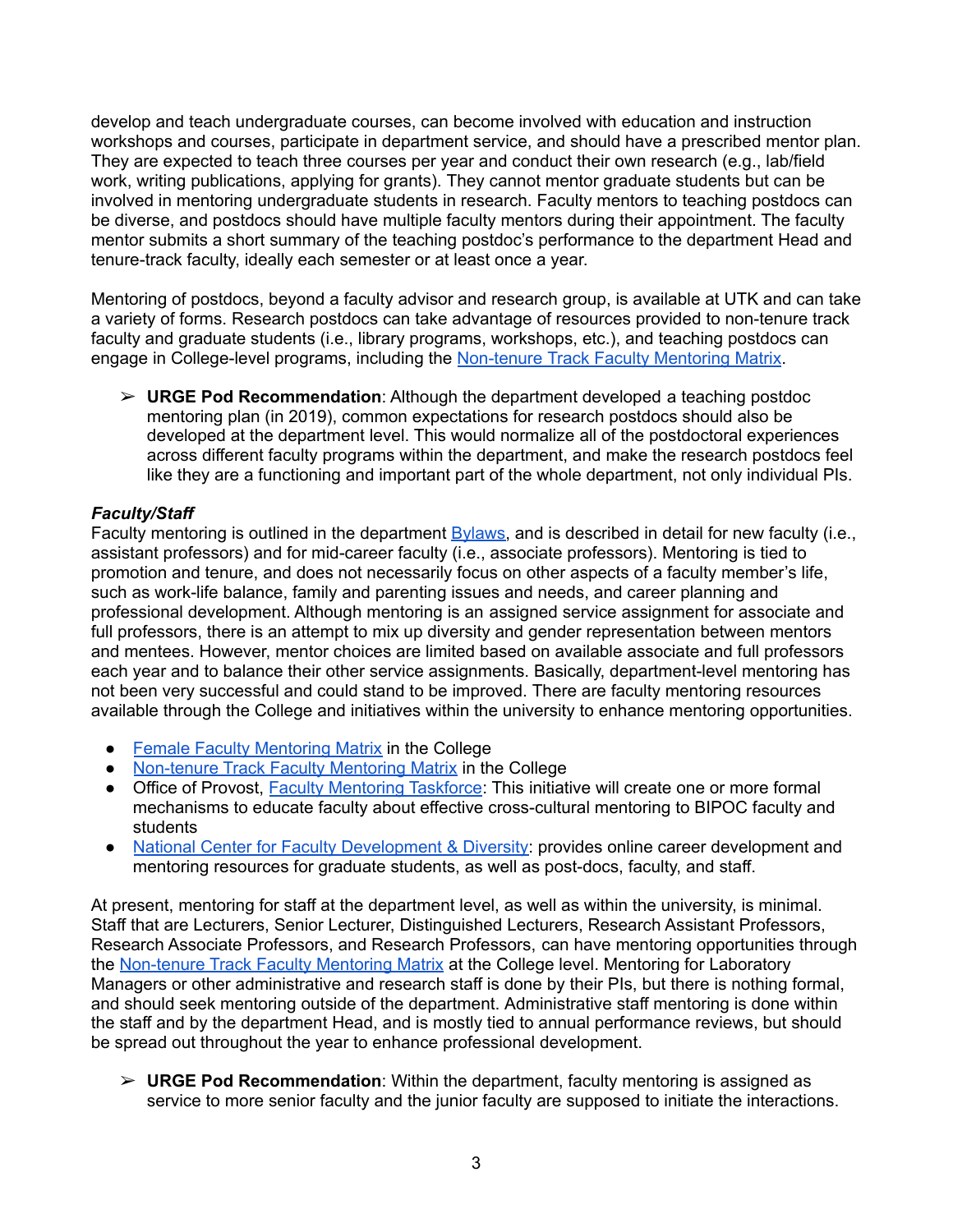There are no set number of meetings required between both parties or requirements that need to be met. Meeting requirements should be formalized, such as annual review of CV, dossier, and associated documents, grant planning, publication planning, student advising and group planning, etc., as well as emphasis for mentor initiation of the meetings rather than by the mentees. Mentees should also be able to select their advising team, rather than be assigned individuals that may not have any connection or relevance to the mentee's needs. This is particularly important in considering effective mentoring for gender and racial diversity.

➢ **URGE Pod Recommendation**: Department-level mentoring of all staff should be considered.

### *Broader Professional Mentoring Resources*

Anyone new to UTK is encouraged to seek mentoring opportunities when and where available at UTK. However, sometimes mentoring at a broader scale could be beneficial. Here is a non-exhaustive list of geoscience-specific resources, programs, or opportunities, mostly for students:

- Geological Society of America, How to be a Good [Mentor/Mentee:](https://www.geosociety.org/documents/gsa/careers/mentoring/how-to-be-a-good-mentor-mentee.pdf)
- Geological Society of America, Career [Mentoring](https://www.geosociety.org/GSA/Education_Careers/Networking/GSA/careers/mentors.aspx)
- American Chemical Society, Finding a Mentor [Program](https://www.acs.org/content/acs/en/education/students/college/findingamentor.html) American Geophysical Union [Mentoring](https://www.agu.org/Learn-and-Develop/Learn/Mentoring-Programs/MentoringNetwork) Network
- LinkedIn [Mentoring](https://www.linkedinmentoring.com/)

# **Core Work Resources and Common Practices**

The purpose of this section is to provide new students, postdoctoral research associates, and faculty/staff hires with common departmental work standard practices, expectations, and resources at UTK or elsewhere that can help with their education (i.e., fellowships, scholarships). The EPS [Bylaws](https://eps.utk.edu/docs/bylaws.pdf) and Graduate Student [Handbook](https://eps.utk.edu/docs/EPS_Grad_Manual.pdf) outline information about departmental common policies, standing committees, employment standards and holidays, guidelines for FERPA, Title VI, Title IX, campus policies, etc. These policies are meant to create a common experience for everyone, regardless of status at the university and demographics. The following resources are listed in alphabetical order.

- **Calendars:** There are always a number of campus and community events. Social media sites for many organizations also host event calendars. UTK-specific calendars include:
	- University [Academic](https://registrar.utk.edu/calendar/academic-calendars/) Calendar shows the primary academic dates, including any observed holidays.
	- Campus Events [Calendar](https://calendar.utk.edu/) allows you to search by topic or sponsoring organization. Academic and student-run events are listed here.
- **Code of Conduct:** Become familiar with the EPS Code of [Conduct](https://eps.utk.edu/docs/Strategic%20Plan.pdf) (p. 30 of Strategic Plan). All students are also governed by a Student Code of [Conduct](https://studentconduct.utk.edu/). Details about this are also provided in the URGE Deliverable for Session 2, [Complaints](https://urgeoscience.org/index.php?gf-download=2021%2F02%2FU-TENNESSEE-Complaint-Reporting-Session-21.pdf&form-id=4&field-id=6&hash=ecc97efc82bc4f71cf8a1e08c00b761c7731c7ec8138270d40913c121c9d7c03) and Reporting Policy.
- **Communication:** Members of the department typically communicate face-to-face, by email, and by phone. Recently, use of Zoom for meetings has become common practice, particularly to accommodate individuals who are not on campus. In all modes of communication, we strive for collegiality. Everyone expects prompt responses to inquiries for information, within a reasonable timeframe (e.g., 24 hours) unless someone is traveling or on vacation. For these instances, the recommendation is to use an "out of office" notification for email.
- **Equipment:** Specialty field equipment should be provided by PIs for their research groups for field work or related travel. However, for extended periods of use and for other (i.e., personal) needs, there are resources at UTK and within Knoxville.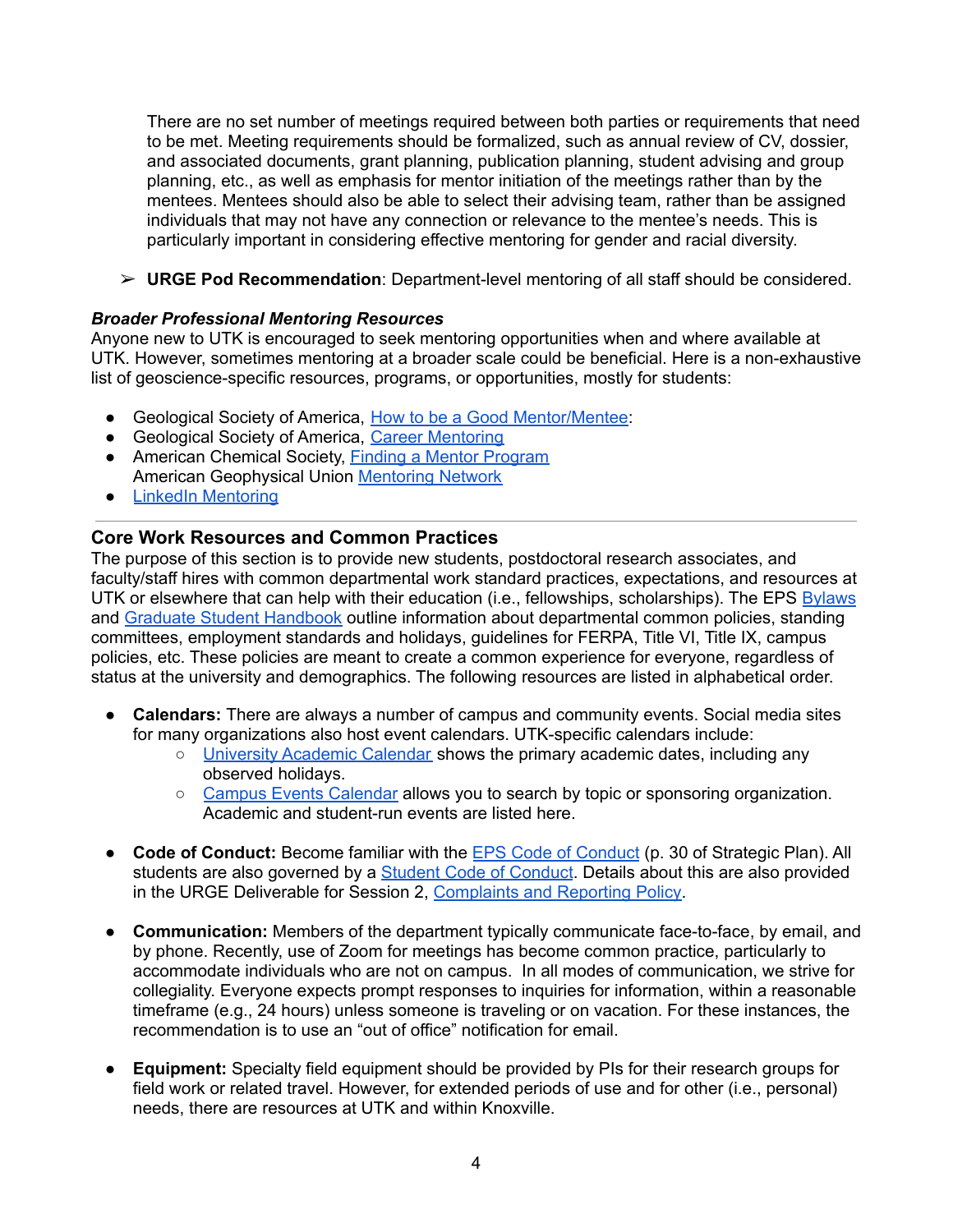- GeoClub Gear Loan: This is a developing opportunity, and anyone in need of equipment should contact [GeoClub](https://eps.utk.edu/undergraduate/ugradclubs.php) officers.
- UTK Rec [Sports](https://recsports.utk.edu/utop/equipment-rentals/) Gear Rental
- [Outdoor](https://outdoorgearrevivalknox.com/) Gear Revival
- Alumni Advisory Board hardship funds and scholarships can also be used to cover one-time expenses, such as for field gear like a new pair of boots.
- **Reporting Policies:** Many options exist for reporting incidences (bias, harassment, safety, etc.) at the department through the University levels, and options for anonymous reporting are also available, including within the [department.](https://eps.utk.edu/diversity/index.php) Truly anonymous reporting of incidents can be done through the Office of the [Ombuds.](https://ombuds.utk.edu/) Reporting options for various incidences are provided in the URGE Deliverable for Session 6, [Safety](https://urgeoscience.org/pods/u-of-tennessee-earth-planetary-sciences-pod/#) Plan. Everyone should be familiar with the reporting pathways, depending on the severity of the situation and the people involved in the incident.
- **Scholarship Opportunities:** The following advance diversity in the geosciences or are specific for BIPOC students:
	- UTK Access and Diversity Graduate Fellowship
	- Robert Wood Johnson Foundation (Post-Doc, Early Career)
	- Alfred P. Sloan Foundation (PhD, STEM)
	- NASA Astrobiology Faculty Diversity Program (Early Career)
	- AGI Scholarship for Advancing Diversity in the Geosciences Profession
	- Ford Foundation Fellowship
	- GSA On to the Future (Travel Scholarship)
	- GSA Expanding Representation in the Geosciences Scholarships (Undergraduates)
	- Mellon Mays Undergraduate Fellowship
	- DOE Mickey Leland Energy Fellowship Program
	- U.S. National Park Service Mosaics in Science (MIS) Diversity Internship Program
	- American Chemical Society Scholars Program
	- Great Minds in STEM Scholarship for Traditionally Underserved or Underrepresented Groups in STEM
	- AfterCollege STEM Inclusion Scholarship
	- Brown and Caldwell Minority Scholarship
	- The National Association for Black Geoscientists (Scholarships for Undergraduate and Graduate Students)
	- American Geological Institute Minority Geoscientists Scholarship (Undergraduate and Graduate Students)
	- The American Association of Blacks in Energy Scholarship (Undergraduates)
	- Marathon Oil Corporation/United Negro College Fund (UNCF) Corporate Scholars Program
	- UNCF STEM Scholars Program
	- The National Hook-Up of Black Women (NHBW) Scholarship Program Dr. Arnita Young Boswell Scholarship
	- American Indian Graduate Center Empowering Scholars Initiative: AIGC Access Scholarships (Graduate Entrance Exams Fees)
	- Bureau of Indian Education/American Indian Graduate Center Science Post Graduate Scholarship Fund
	- American Indian Graduate Center Special Higher Education Program
	- Wells Fargo American Indian Scholarship Program
	- American Indian Graduate Center Grace Wall Barreda Memorial Fellowship Public Health and Environmental Studies
	- $\circ$  John Rainer Memorial Fellowship Continuing AIGC Fellows in all degree areas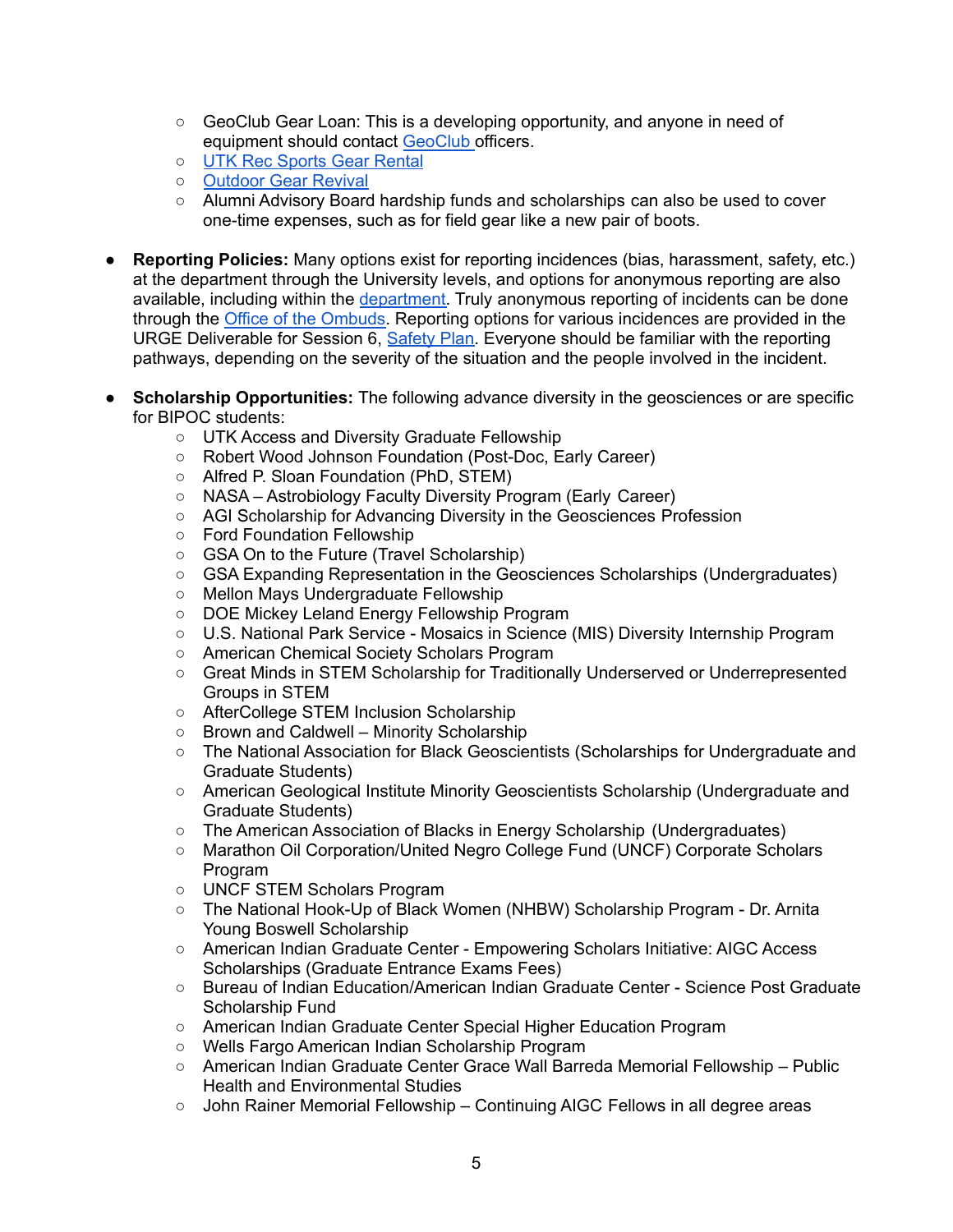- Smithsonian Institution Native American Internship Awards
- American Indian Services Scholarship (Undergraduate)
- Souder Miller & Associates (SMA) (Undergrads, STEM) Native American students pursuing a four-year degree in in STEM
- American Indian Science and Engineering Society Scholarships
- American Indian Education Foundation Undergraduate Scholarships
- Association on American Indian Affairs Adolph Van Pelt Scholarship (Undergraduate)
- Association on American Indian Affairs Allogan Slagle Memorial Scholarship (Undergraduate)
- **● Skillset Support Resources:** The following list includes training and guidelines offered at UTK for various ways to improve general professional skill sets, outside of the department and the geosciences specifically:
	- OIT t[raining](https://oit.utk.edu/training/) to design/draft figures using Adobe Suite/Python/ArcGIS:
	- o Proposal writing [training](https://research.utk.edu/proposal-support/toolkit/articles-guides-manuals/) and quides
	- **○** Media [training](https://oit.utk.edu/training/)
	- o Public [speaking](https://cmst.utk.edu/tops/) training
	- Project [management/budgeting](https://hr.tennessee.edu/eod/online-learning/)
	- **○** Networking [opportunities](https://career.utk.edu/students/networking/)
- **● Teaching Resources:** Faculty, teaching postdocs, and graduate teaching assistants (GTAs) have to teach nearly everyday, and sometimes help may be needed to improve a course or assignment. There are a number of resources offered at UTK through the [Teaching](https://teaching.utk.edu/teaching-resources/) & Learning [Innovation](https://teaching.utk.edu/teaching-resources/) group, including:
	- **○ Active Learning & Engaged [Teaching:](https://teaching.utk.edu/teaching-resources/active-learning/)** TLI list for active learning and engaged teaching resources.
	- **○ Teaching [Fundamentals:](https://teaching.utk.edu/teaching-resources/fundamentals/)** Resources for faculty and GTAs who are relatively new to teaching or for those wishing to brush up on the basics.
	- **○ Inclusive [Teaching:](https://teaching.utk.edu/teaching-resources/inclusiveteaching/)** List of TLI resources dedicated to inclusive teaching practices.
	- **○ [Assessment:](https://teaching.utk.edu/teaching-resources/assessment/)** Resources to support the assessment work of experiential learning opportunities, or evaluation of teaching.
	- **○ [Experiential](https://teaching.utk.edu/teaching-resources/experiential-learning/) Learning:** List of TLI experiential learning, including hands-on laboratory experiments, internships, practicums, field exercises, study abroad, undergraduate research, studio performances, etc.
	- **○ Faculty [Central:](https://facultycentral.utk.edu/)** Faculty Central is a portal designed to quickly connect faculty with the campus web resources they use most often.
	- **○ Campus Resources for [Instructors:](https://teaching.utk.edu/ut-teachingguide/)** Across campus, there are several departments that offer assistance to faculty. To best support faculty and student needs, there are service/resource overviews and contact information for UTK offices.
	- **○ The [Syllabus](https://teaching.utk.edu/the-syllabus/):** Syllabus templates, best practices, checklists, and tips.
	- **○ [Resources](https://teaching.utk.edu/resources-for-online-teaching/) for Online Teaching:** Resources to assist in the online classroom.
	- **○ Teaching During [COVID-19:](https://teaching.utk.edu/teaching_covid19_resources/)** Let's hope that teaching strategies for the pandemic is over soon, which has included teaching online, hybrid, and face-to-face, but these resources may be helpful to integrating online assignments into face-to-face courses.
	- **○ Center for the [Integration](https://teaching.utk.edu/utcirtl/) of Research, Teaching & Learning Network** (CIRTL) (UTK is a member)
- **Travel for Conferences and Workshops:** Conference, workshop, and other professional travel (i.e., for field work) is encouraged. Typically, research travel for field work and/or conferences for students is funded by the student's advisor, but funding could also come from the department through the Student [Success](https://eps.utk.edu/docs/DFPolicy.pdf) Fund (SFF). The SFF funds research for graduate thesis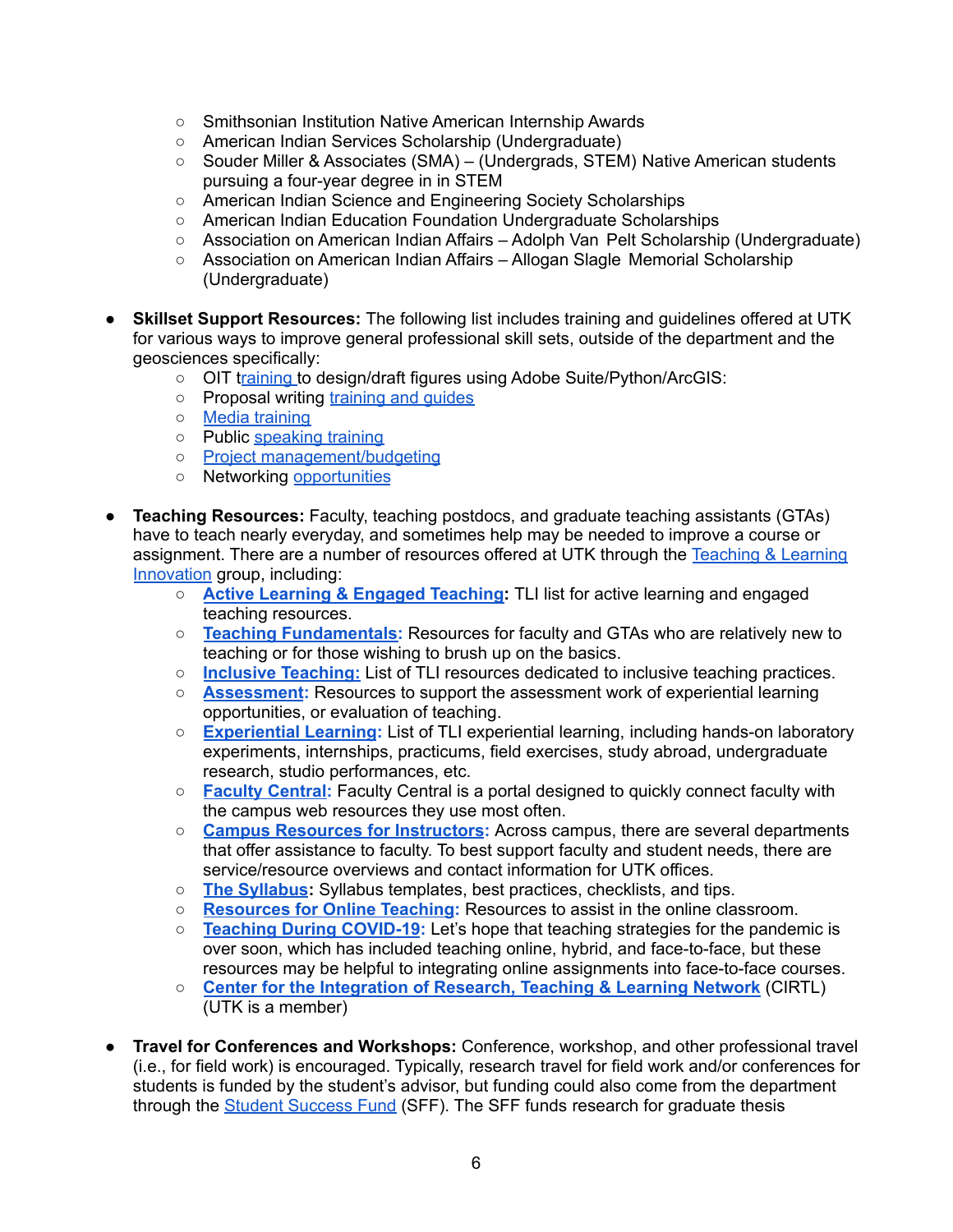research, undergraduate research projects, and travel for conferences and workshops. Funds are also provided for special needs (e.g., non-course related student field trips). The SFF provides funding for up to one trip per year for students. Graduate student travel support can also come from the [Graduate](https://gss.utk.edu/information/) Student Senate.

The URGE Deliverable for Session 6, [Safety](https://urgeoscience.org/pods/u-of-tennessee-earth-planetary-sciences-pod/#) Plan, outlined safe practices for travel for students, faculty, and staff, including for conferences/workshops. Travel funding was viewed as a safety concern, particularly when students are put into unsafe situations due to lack of sufficient funding for the travel, as well as safety risks due to travel to places with known discrimination practices or similar concerns. Consequently, the URGE pod recommended that all parties discuss pre-activity travel plans, particularly for field work, and that financial considerations be made BEFORE the trip is taken.

# **Community Support**

Attempts to identify an all-inclusive resource for UTK and the Knoxville community were made by the URGE Pod, to find something online like <https://wiki.whoi.edu/>. However, such a resource was not identified. The following lists are meant to orient someone to Knoxville community resources, focusing on housing, support services, off-campus connections, and off-campus retail opportunities.

- **Housing & Living in Knoxville.** Most people who move to Knoxville find rental housing through a variety of online platforms, including Zillow, Apartments.com, and the listings at the [UTK](https://offcampushousing.utk.edu/) Off [Campus](https://offcampushousing.utk.edu/) Housing website. Most people want to find a community that feels like home. Knoxville has a variety of neighborhoods--urban, suburban, and even rural--that may be appealing and not too far away from campus. Some available resources that describe Knoxville's different neighborhoods include:
	- Knoxville [Neighborhoods](https://www.visitknoxville.com/plan-a-trip/trip-ideas/in-the-neighborhood/)
	- Living with [Disabilities](https://archive.knoxmpc.org/locldata/disability_2021.pdf) in Knox County and [accompanying](https://knoxgis.maps.arcgis.com/apps/Cascade/index.html?appid=8957e540790b4f3694ff170d41b7db3f&folderid=054a297ef54646598563e7d036a9903c) maps from the Metropolitan Planning Commission
	- County-wide [demographics](https://knoxmpc.org/panorama) from the Metropolitan Planning Commission data dashboard
	- The City of Knoxville Office of Neighborhood [Empowerment](https://knoxvilletn.gov/government/city_departments_offices/neighborhoods) has information on how to connect with the neighborhood groups in an area
- **Campus & Community Support Services:** There are a number of support services available on campus, including mental health and wellness, and cultural support.
	- UTK Office of Diversity and [Engagement](https://diversity.utk.edu/) has resources to help you navigate the University and also reach out to the surrounding community.
	- UTK [Counseling](https://counselingcenter.utk.edu/) Center offers therapy sessions to graduate and undergraduate students, [including](https://counselingcenter.utk.edu/clinical-services/group-therapy/) group sessions for students of color, trans students, LGBTQ+ students, and international students.
	- [Women's](https://studenthealth.utk.edu/womens-health-clinic/) Health Center
	- The Office of [Multicultural](https://multicultural.utk.edu/) Student Life in the Frieson Black Cultural Center offers the [Multicultural](https://multicultural.utk.edu/services/msl-resource-handbook/) Student Life Handbook
	- Pride [Center](http://pridecenter.utk.edu/)
	- Introductions to and fund membership fees for organizations like SACNAS, NABG, AISES, GeoLatinas, and others. Search [UT-affiliate](https://utk.campuslabs.com/engage/organizations) groups here,
	- UTK Big [Orange](https://news.utk.edu/2020/10/29/new-on-campus-pantry-opens-for-ut-community/) Food Pantry & [Smokey's](https://smokeyspantry.wordpress.com/) Pantry
	- o [T-Bus](https://ridethet.utk.edu/) and accessible campus [transportation](https://ridethet.utk.edu/accessible-transportation/)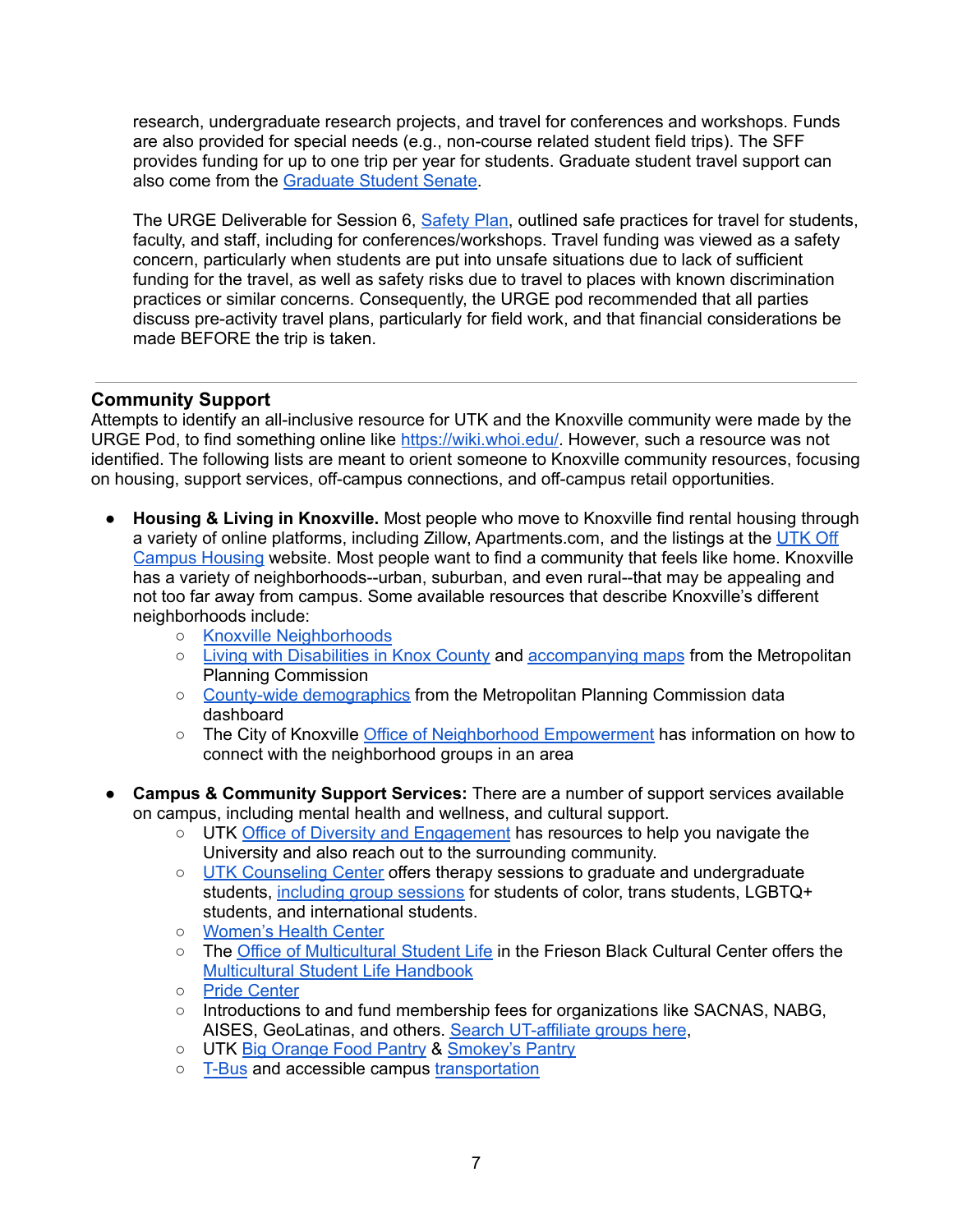- There are over 400 UTK student organizations on campus. A number the student-focused organizations support communities of color on campus, including: (all can be found [here](https://utk.campuslabs.com/engage/))
	- Multicultural Mentoring Program
	- Black Cultural Programming Committee
	- Brothers United for Excellence
	- Diversity Educators
	- Sophisticated Queens Unafraid and Driven (SQUAD)
	- Strange Fruit Dance Company
	- Native American Student Association
	- Asian American Association
	- Multicultural Greek Council (there are 6 culturally-based sororities and fraternities: Delta Phi Lambda Sorority, Lambda Theta Alpha Latin Sorority, Sigma Sigma Rho Sorority, Lambda Theta Phi Latin Fraternity, Sigma Beta Rho Fraternity, Lambda Phi Epsilon Fraternity)

### **● Off-Campus Connections**

- The UTK [Libraries](https://www.lib.utk.edu/diversity/home/diversity-resources/community-diversity-organizations/) has an extensive list of community organizations
- Local and Regional Cultural [Organizations](https://www.lib.utk.edu/diversity/home/diversity-resources/community-diversity-organizations/) are available to help connect you with a cultural or spiritual community of interest.
- [Multicultural](https://knoxvilletn.gov/government/mayors_office/immigration/celebrating_cultural_diversity) events are hosted by many different organizations throughout the year.
- Knoxville organizations of note within the Black community include:
	- Beck Cultural [Exchange](https://www.beckcenter.net/) Center hosts Juneteenth celebrations, Kuumba Festival and other community events and speakers throughout the year.
	- [NAACP](http://knoxvillenaacp.org/) (Knoxville Branch of the Tennessee Chapter)
	- [Knoxville](https://www.thekaul.org/) Area Urban League (East Knoxville)
	- Black Lives [Matter](https://www.facebook.com/BLMKNOX/) Knoxville (Facebook)
	- The [Bottom](https://www.thebottomknox.com/)
	- Black Coffee [Justice](https://www.blackcoffeejustice.com/)
	- Outdoor Afro [Nashville](https://www.facebook.com/groups/490615711145730) and [Asheville](https://www.facebook.com/groups/428523031248753/) (Facebook links)
	- YO [STEM](https://yostem.org/) and [gSTEM](https://yostem.org/gstem) mentorship programs offer opportunities to do outreach among STEM-interested students in the Knoxville & Oak Ridge communities.
	- Centro Hispano de East [Tennessee](https://www.centrohispanotn.org/)
- **Off-Campus Retail Resources:** Knoxville and Knox County have many multicultural, ethnic, and BIPOC businesses that provide groceries, dining opportunities, health and beauty (i.e., salons, barbershops, nails), and personal fitness and training. The link directories can help to locate preferred sources or services:
	- Knoxville Black [Business](https://www.knoxvilleblackbusiness.com/home) Directory
	- Centro [Hispano](https://www.centrohispanotn.org/) de East TN
	- Hola Hora [Latina](https://holahoralatina.org/)
	- Business Directory Latino Chamber of [Commerce](http://latinchambertn.com/businessdirectory/) East Tennessee